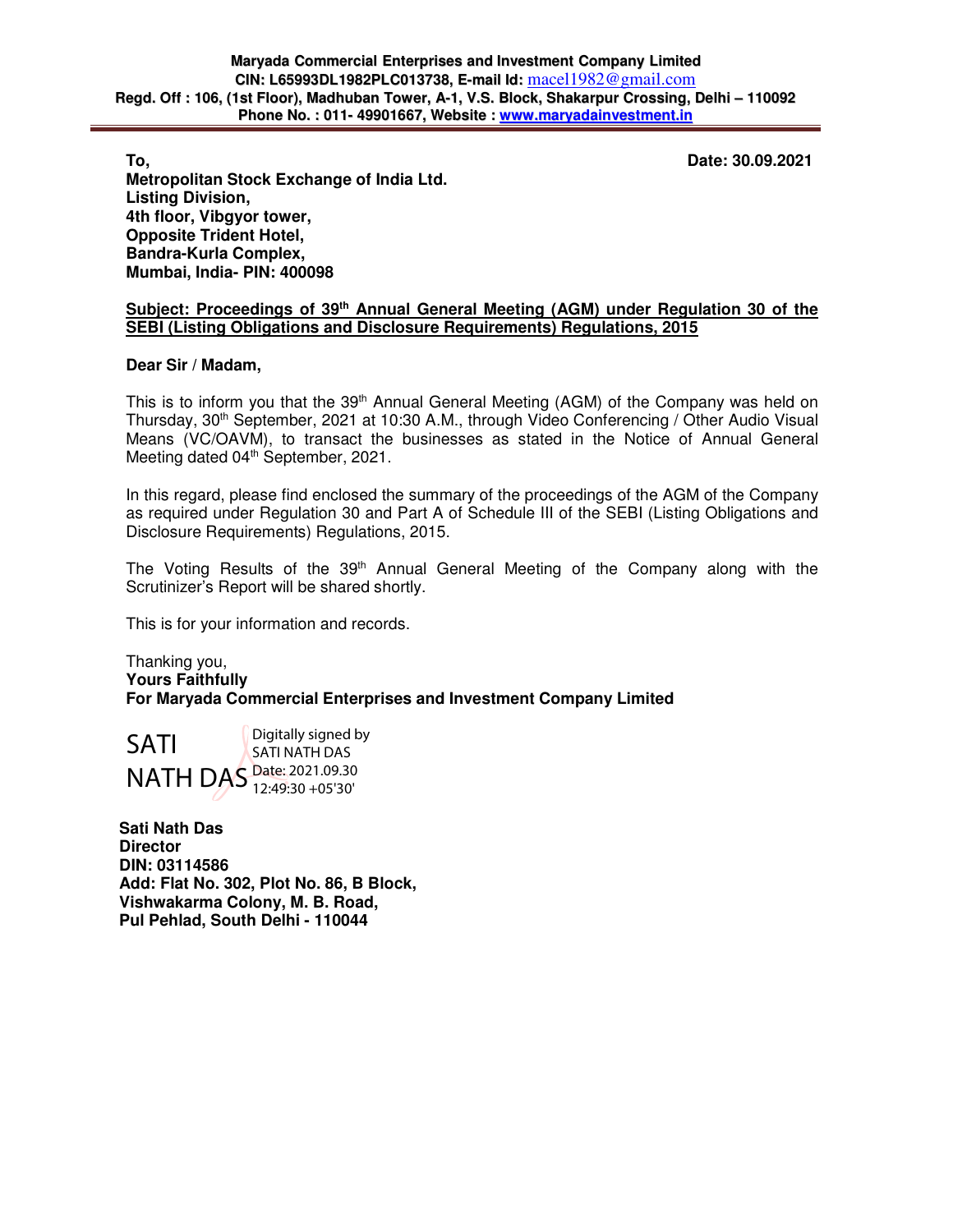# **PROCEEDINGS OF 39TH ANNUAL GENERAL MEETING**

The 39<sup>th</sup> Annual General Meeting of the Members of the Company was held on  $30<sup>th</sup>$  September 2021 at 10:30 a.m. through Video Conference / Other Audio Visual Means (VC/OAVM).

### **Total Number of Members on Record Date i.e. 23rd September, 2021 – 606**

#### **Number of Members attended the meeting through Video Conferencing / Other Audio Visual Means: 10**

Ms. Harshika Agrawal, Company Secretary and Compliance Officer welcomed the Members, Directors and Auditors who had joined the meeting through Video Conferencing.

The Company informed that in view of the restrictions due to outbreak of COVID-19 and considering the social distancing norms, the AGM was conducted through VC / OAVM. This meeting has been convened and being conducted in accordance with the circulars issued by Ministry of Corporate Affairs and Securities and Exchange Board of India (SEBI). The Company Secretary requested Mr. Sati Nath Das, Independent Director of the Company, also appointed as chairman of this meeting to introduce himself.

Mr. Sati Nath Das, Independent Director of the Company welcomed all the Members and requested Mrs. Chitraditi Baruah, Chief Financial Officer of the Company to conduct all the official proceedings of the meeting.

As per Section 103 of the Companies Act, 2013, the requisite quorum for convening the Annual General Meeting was present at the meeting.

Mrs. Chitraditi Baruah, Chief Financial Officer of the Company informed the Members that the Notice convening the 39th AGM, Director's Report and the Financial Statements for the Financial Year ended on 31st March, 2021 have already been circulated to the Members through e-mail and notice in this regard was also published in newspaper.

Mrs. Chitraditi Baruah, Chief Financial Officer of the Company gave his formal speech on the performance of the Company.

The Chief Financial Officer informed the Members that pursuant to the provisions of the Companies Act, 2013, the Rules framed thereunder and the SEBI (Listing Obligations and Disclosure Requirements) Regulations, 2015, the Company had provided the remote e-voting facility to the Members of the Company in respect of the resolutions to be passed at the Meeting. The remote e-voting commenced at 9.00 a.m. on Monday, 27th September, 2021 and ended at 5.00 p.m. on Wednesday, 29th September, 2021. The Company Secretary informed the Members that the facility for voting through e-voting system was made available during the Annual General Meeting for Members who had not cast their vote prior to the Meeting.

The Company had appointed Mr. Ravi Shankar, Practicing Company Secretary, as the Scrutinizer to scrutinize the e-voting process in a fair and transparent manner.

The following items of business as set out in the notice convening 39th AGM were placed for members' consideration and approval:

**1.** Adoption of Audited Standalone Financial Statements of the Company for the Financial Year ended 31st March, 2021, the Report of Board of Directors and Auditors of the Company thereon **(Ordinary Resolution);**